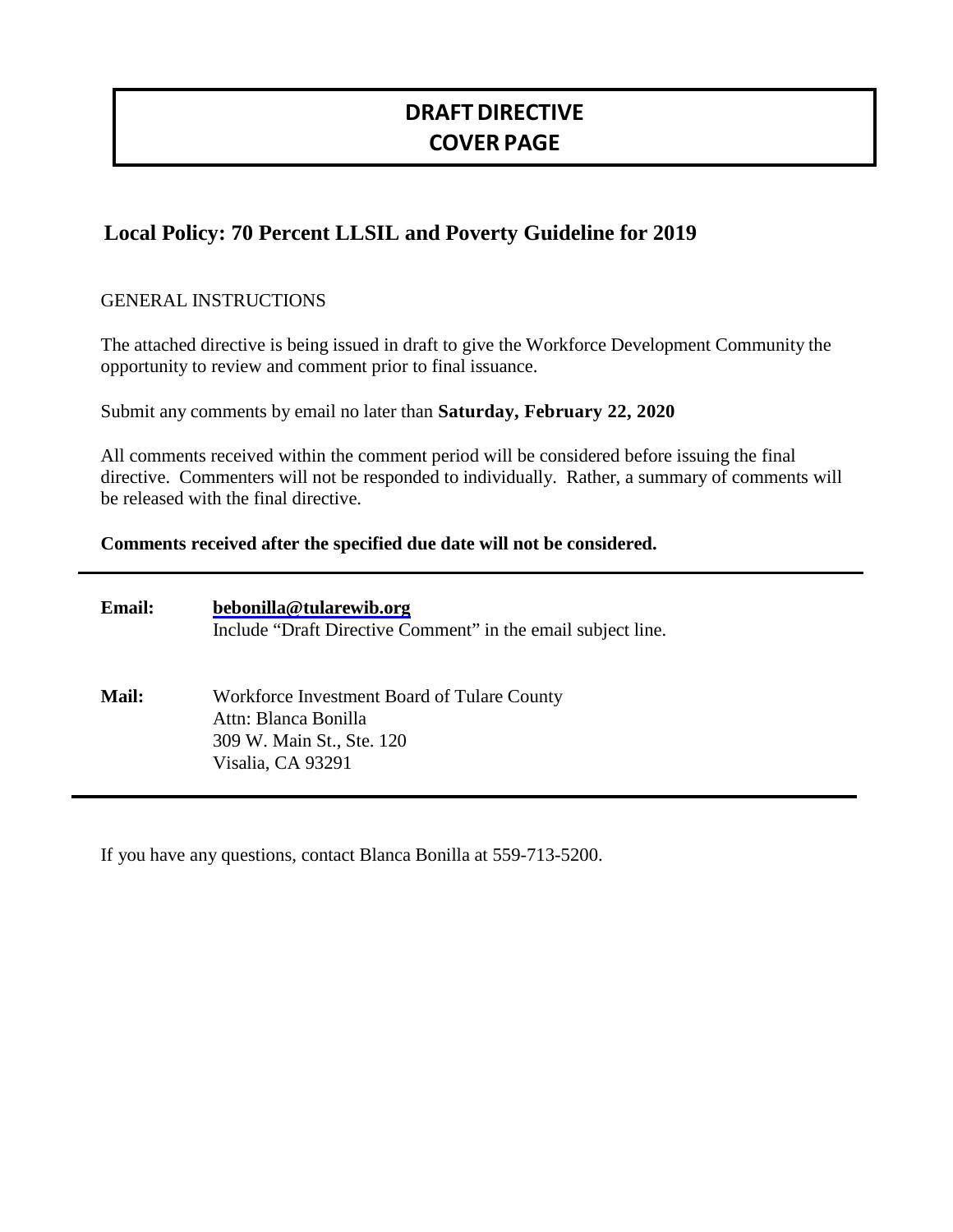| <b>WORKFORCE INVESTMENT BOARD OF TULARE COUNTY</b>      | DATE:<br><b>January 23, 2020</b>                                                        |  |
|---------------------------------------------------------|-----------------------------------------------------------------------------------------|--|
| <b>WORKFORCE INNOVATION AND OPPORTUNITY ACT TITLE I</b> | <b>SUBJECT:</b><br><b>70 Percent LLSIL and</b><br><b>Poverty Guidelines for</b><br>2019 |  |

### **WIB DIRECTIVE TUL 20-04**

**TO:** WIB Subrecipients WIB Staff

**SUBJECT:** 70 Percent LLSIL and Poverty Guidelines for 2019

#### **EXECUTIVE SUMMARY**

This policy provides guidance and establishes the procedures regarding the 70 percent Lower Living Standard Income Level (LLSIL) for 2019 published by the U.S. Department of Labor (DOL) in the *Federal Register* on May 29, 2019. This policy also issues the 2019 poverty guidelines published by the U.S. Department of Health and Human Services (HHS) in the *Federal Register* on February 1, 2019.

This directive applies to all Workforce Investment Board (WIB) Subrecipients of Workforce Innovation and Opportunity Act (WIOA) Title I activities and services effective on the date of publication in the *Federal Register*, May 29, 2019 and February 1, 2019 respectively.

#### **REFERENCES**

- *Workforce Innovation and Opportunity Act* (WIOA) Sections 3(36), 127(b)(2)(C),  $(132(b)(1)(B)(v)(IV))$ , and  $134(d)(1)(A)(x)$ .
- *Federal Register*, Volume 84, Number 103, "WIOA 2019 LLSIL" (May 29, 2019).
- *Federal Register*, Volume 84, Number 22, "Annual Update of the HHS Poverty Guidelines" (February 1, 2019).
- *Employment Development Department of California, WSD 19-07, January 8, 2020, Workforce Services, 70 Percent LLSIL and Poverty Guide for 2019.*

# **WIB IMPOSED REQUIREMENTS**

This directive contains some WIB-imposed requirements. All WIB-imposed requirements indicated by *bold, italic* type.

# **FILING INSTRUCTIONS**

This directive supersedes WIB Directive TUL 18-05 dated November 14, 2018. Retain this directive until further notice.

# **BACKGROUND**

The WIOA Section 3(36)(A) sets the criteria Local Areas use in determining whether an individual is a low-income individual. These criteria include two sets of data: the poverty guidelines, as published by HHS, and 70 percent of the LLSIL, as published by DOL. The Local Areas must use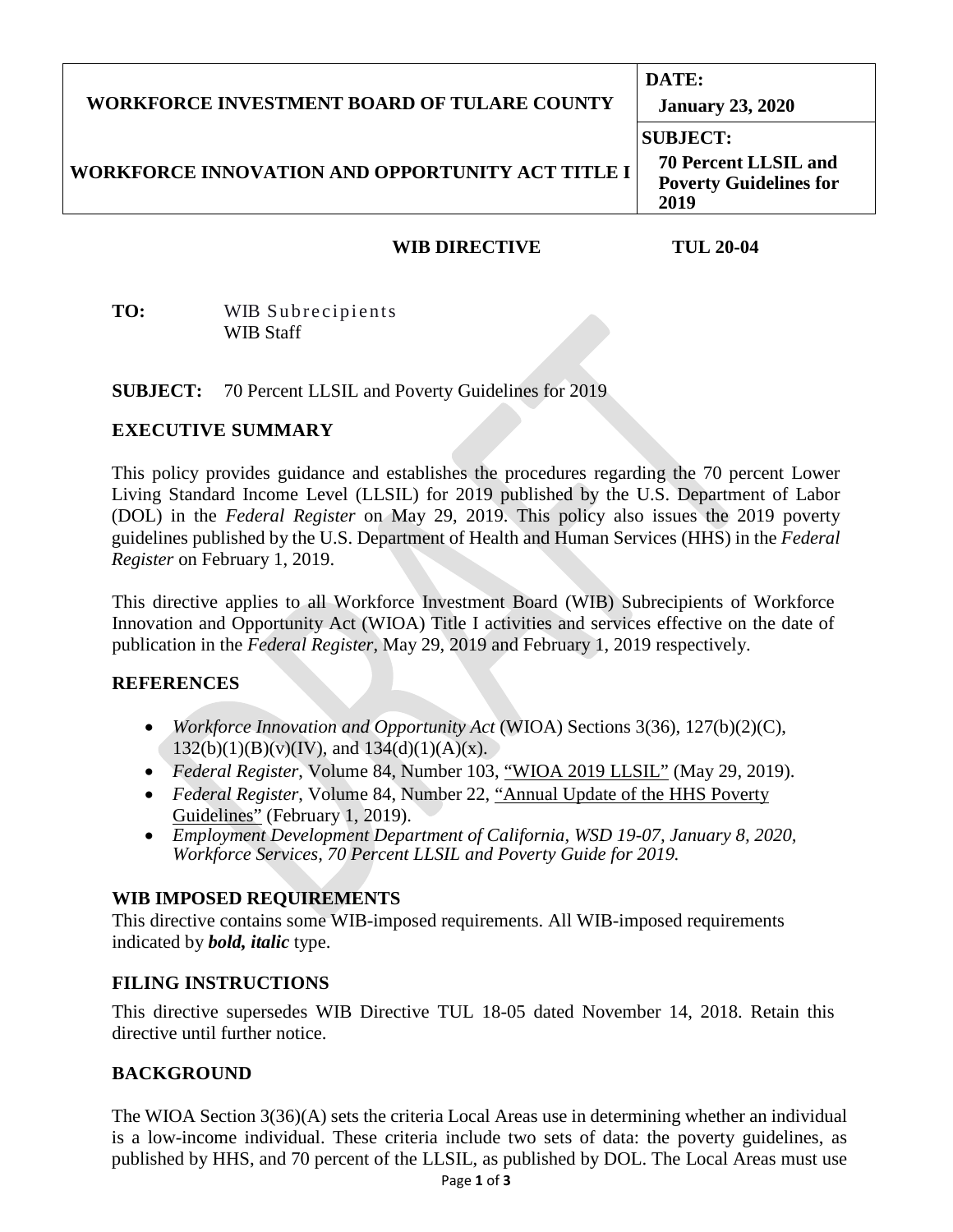the higher of these two measures to establish low-income status for eligibility purposes of WIOA Title I programs.

WIOA requires annual revisions to both sets of data. All Local Areas use the same poverty guidelines. However, the LLSIL identifies maximum qualifying income levels for residents in either of two broad geographic designations: metropolitan and non-metropolitan areas. Metropolitan income levels apply to residents living within Metropolitan Statistical Areas (MSAs) as defined by the Office of Management and Budget. Non-Metropolitan income levels apply to places with populations under 50,000. In addition to the broad metropolitan and non-metropolitan designations, the DOL identifies three MSAs in California that have unique LLSILs; the San Francisco/Oakland/San Jose MSA, the Los Angeles/Riverside/Orange County MSA, and the San Diego MSA.

# **POLICY AND PROCEDURES**

- 1. The Tulare County 70 Percent LLSIL and Poverty Guidelines for 2019 is attached to this directive, Attachment A. Use the highest of either the 70 Percent LLSIL or Poverty Guidelines for the appropriate family size to determine low-income status. A comparison of the applicant's actual family income during the six-month income determination period with the six-month figures on the chart enables the reviewer to immediately determine income status.
- *2. Workforce Investment Board of Tulare County set the criteria for determining whether employment leads to self-sufficiency. At a minimum, such criteria must provide that self -sufficiency means employment that pays at least 175 percent of the LLSIL established for Tulare County. Refer to TULWIBD-10-10 for the local definition of self-sufficiency.*

#### **ACTION**

Notify all affected staff of the changes to the LLSIL and poverty guidelines in this directive.

# **INQUIRIES**

Please direct inquiries regarding this directive to the WIB at (559) 713-5200.

Adam Peck Executive Director

#### AP:BB:llg

ATTACHMENT A: Tulare County 70 Percent LLSIL and Poverty Guidelines for 2019